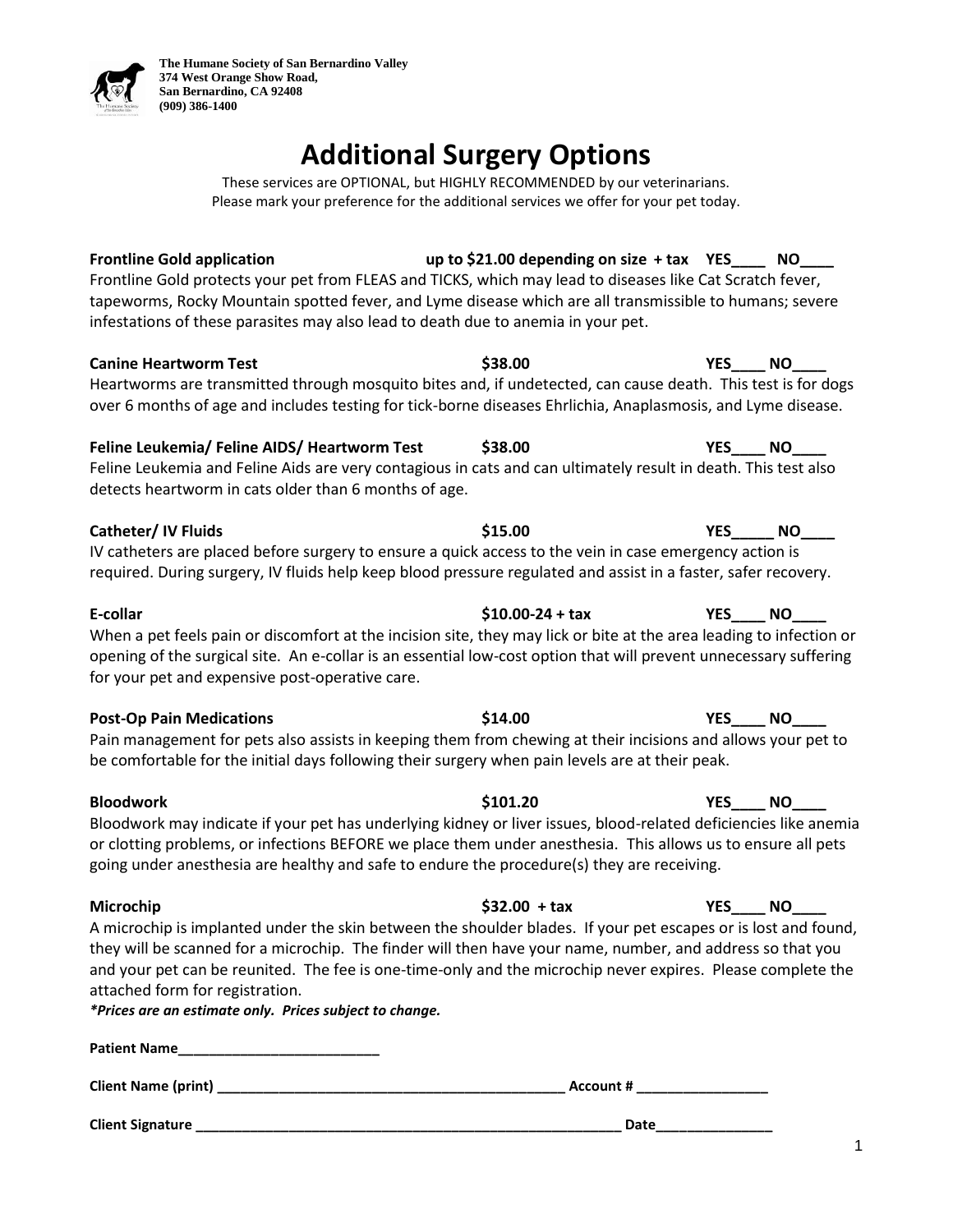

## **Microchip Information Sheet** \*Indicates required field

### If you would like to purchase a microchip as a permanent ID with lifetime membership included, please complete this form and give it to your check-in tech. Cost \$30 plus tax

| *Client Last Name:                    | *Client First Name: |           | *Email:     |           |                 |  |                              |  |  |  |
|---------------------------------------|---------------------|-----------|-------------|-----------|-----------------|--|------------------------------|--|--|--|
| *Address:                             |                     | Pet Name: |             |           |                 |  |                              |  |  |  |
| *City:                                |                     | *State:   | *Zip:       | *Species: | *Date of Birth: |  | *Sex:                        |  |  |  |
| *Home Phone:                          | *Cell Phone:        |           | Work Phone: | *Breed:   |                 |  | *Spayed/<br>Neutered:<br>Y/N |  |  |  |
| Staff Use Only                        |                     |           |             |           |                 |  |                              |  |  |  |
| *Microchip Number:<br>*Client Acct #: | Entered by:         |           |             |           |                 |  |                              |  |  |  |

## **Microchip Information Sheet** \*Indicates required field

If you would like to purchase a microchip as a permanent ID with lifetime membership included, please complete this form and give it to your check-in tech. Cost \$30 plus tax

| *Client Last Name: |              | *Client First Name: |             | *Email:   |                 |                              |  |  |  |
|--------------------|--------------|---------------------|-------------|-----------|-----------------|------------------------------|--|--|--|
| *Address:          |              |                     |             |           | Pet Name:       |                              |  |  |  |
| *City:             |              | *State:             | *Zip:       | *Species: | *Date of Birth: | *Sex:                        |  |  |  |
| *Home Phone:       | *Cell Phone: |                     | Work Phone: | *Breed:   |                 | *Spayed/<br>Neutered:<br>Y/N |  |  |  |
| Staff Use Only     |              |                     |             |           |                 |                              |  |  |  |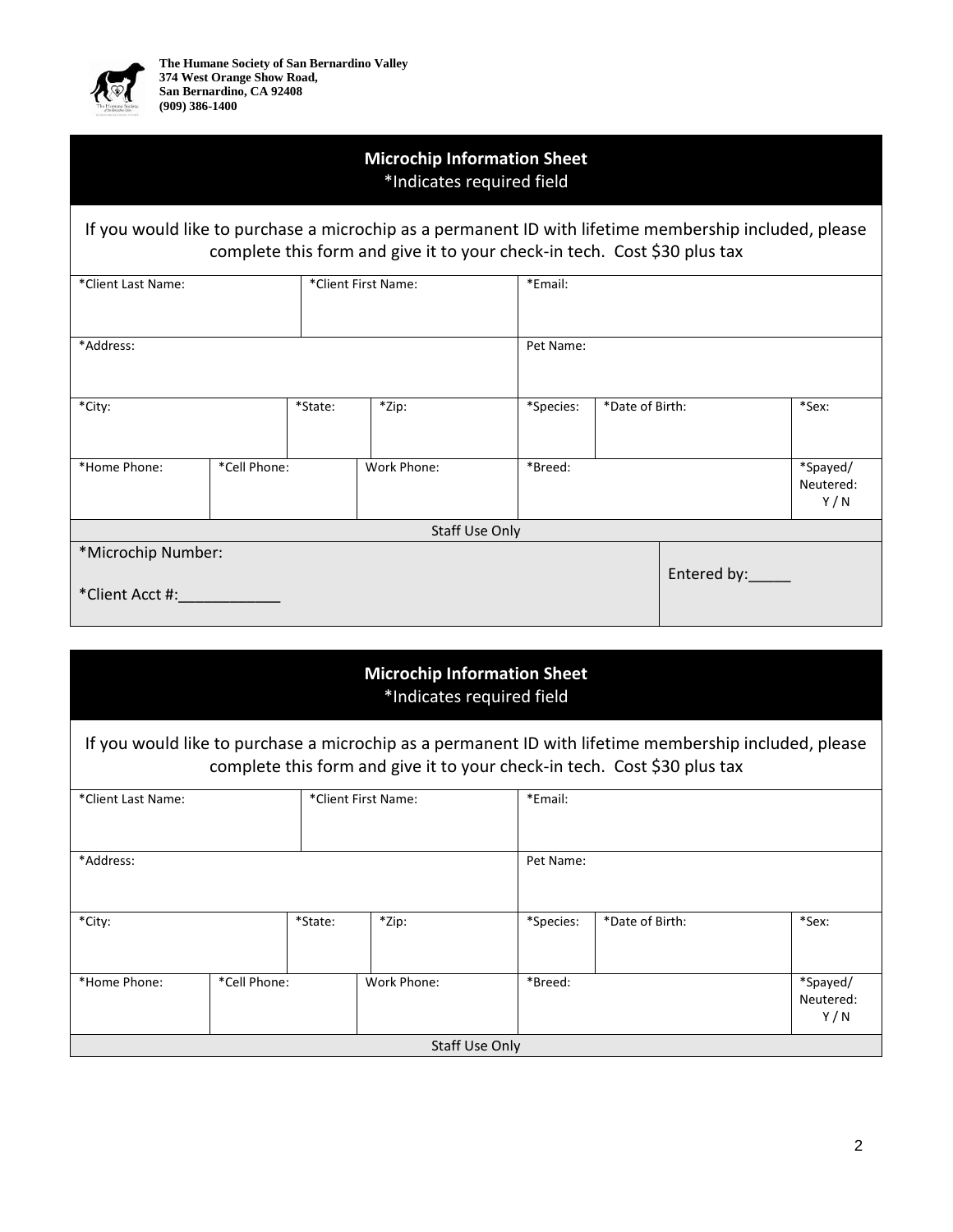# **Surgery Pick-Up Instructions**

# **Surgery Check-in 7:30 Surgery Check-out 4 - 4:30 p.m.**

- **Please** provide us with a **telephone number** that you can be reached at **today**. We need to be able to make contact with you regarding any questions about your pet or regarding pick up time.
- Full payment is expected at time of patient release. Please resolve any questions about vouchers at check-in with reception.
- You will be called if your pet is recovered and ready for check-out before 3:30. Please do not assume your pet will be ready for early release until you have spoken with a staff member.
- If you do not receive a telephone call by 3:30 p.m., plan on arriving no later than 4:30 p.m.
- Please be prepared to wait for your pet to be discharged as a large volume of patients are being released at the same time. If you do not arrive by 5 p.m. your pet will have to stay the night for an additional fee of \$10. No medical staff are available to attend to patients during non-business hours.

All pets having surgery at our clinic receive the highest standard of care while they are with us. Patients are continually monitored and kept as comfortable as possible with clean soft pads to lie on and warm towels or blankets covering them. In addition to high-quality anesthesia and surgery, our fully licensed veterinary staff provide additional pain medication and anti-nausea treatment when necessary. Toenails are trimmed on every pet while they are anesthetized.

#### **Extra Fees**

We make every effort to inform you at check-in if additional charges are anticipated; certain medical, surgical, or dental problems may be discovered later. If these can be treated for \$20.00 or less, we do so without telephone permission. It is for your pet's health and comfort and prevents the need for another anesthetic procedure or a visit to a full-service hospital. Medication may be prescribed to go home (at an additional cost); you have the option of discussing this prior to patient discharge and payment. We may not be able to diagnose or treat all of your pet's problems; we may advise you to see your full service veterinarian or specialist.

*Thank you for caring enough about the community and your pet to have it spayed or neutered. By doing so, you have prevented the birth of thousands of unwanted puppies or kittens, while helping ensure a healthier life for your pet.*

Humane Society of San Bernardino Valley 374 West Orange Show Road San Bernardino, CA 92408 (909) 386-1400 - [www.hssbv.org](http://www.hssbv.org/) Hours of Operation: M-F 8:30 a.m. - 4:30 p.m. Saturday Shot Clinic: 8:00a.m.-12:00p.m., 1<sup>st</sup> and 3<sup>rd</sup> Saturday of each month, excluding holidays

#### **Occasionally after surgery, additional medical care may be necessary outside of the HSSBV. This care is the financial responsibility of the pet owner.**

**Additional fees will be applied to pets who are not picked up on time.**